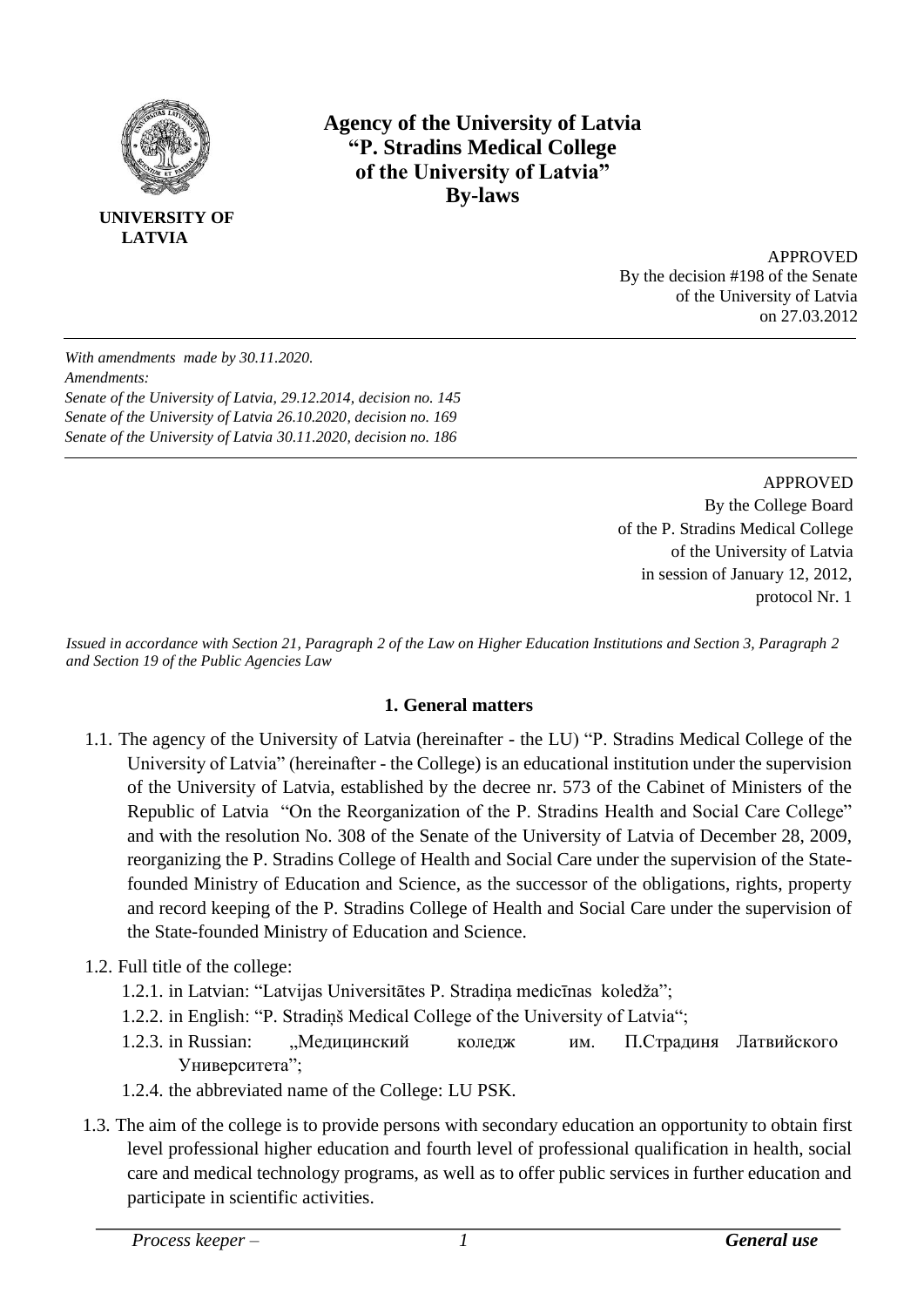- 1.4. The College is entitled to also implement vocational secondary and vocational education programs.
- 1.5. In its activities, the College observes the Law on Higher Education Institutions, the Law on Vocational Education, the Law on Public Agencies, the Law on Scientific Activity, the Constitution of the University of Latvia, the regulatory enactments of the University of Latvia, these regulations and other applicable legal acts.
- 1.6. The college has its own seal with the image of the small coat of arms of the Republic of Latvia and the full name of the college, form, symbols and accounts in the Treasury and credit institutions.

1.7. The official address of the College: Vidus prospekts 38, Bulduri, Jūrmala, LV – 2010,

Latvia. The address of the College branch: N. Rancāna iela 23A, Rēzekne, LV – 4601, Latvija.

*1.8. (Deleted on 29.12.2014. by the Senate of the University of Latvia decree no. 145)* 

*(In the edition of the Resolution No. 145 of the Senate of the University of Latvia, December 29, 2014) (In the edition of the Resolution No. 186 of the Senate of the University of Latvia, November 30, 2020)*

### **2. Functions and tasks of the college**

- 2.1. The functions of the college are:
	- 2.1.1. to develop and implement first level professional higher education programmes in the field of health, social care and medical technologies;
	- 2.1.2. to implement the educational process, to promote the personal development of students and to ensure the possibility to obtain the first level professional higher education and the fourth level professional qualification;
	- 2.1.3. to develop and implement continuing education and professional development course programmes in the fields of health, social care and medical technologies;
	- 2.1.4. to provide students with an opportunity to prepare for continuing education in higher level study programmes;
	- 2.1.5. to provide public services to state and local government institutions, universities, colleges, private persons and international customers;
	- 2.1.6. to inform the public about its activities, to popularize scientific findings and practical recommendations in the fields of health, social care and medical technologies, as well as to take organizational and other measures to promote the introduction of modern health care methods and technologies in Latvia;
	- 2.1.7. to carry out applied research and provide science-intensive services in the fields corresponding to the study profile.
- 2.2. The tasks of the college are:
	- 2.2.1. to implement first level professional higher education programmes;
	- 2.2.2. to develop professional study programmes in accordance with professional standards and state professional education standards;
	- 2.2.3. to develop continuing education programmes and organize their implementation;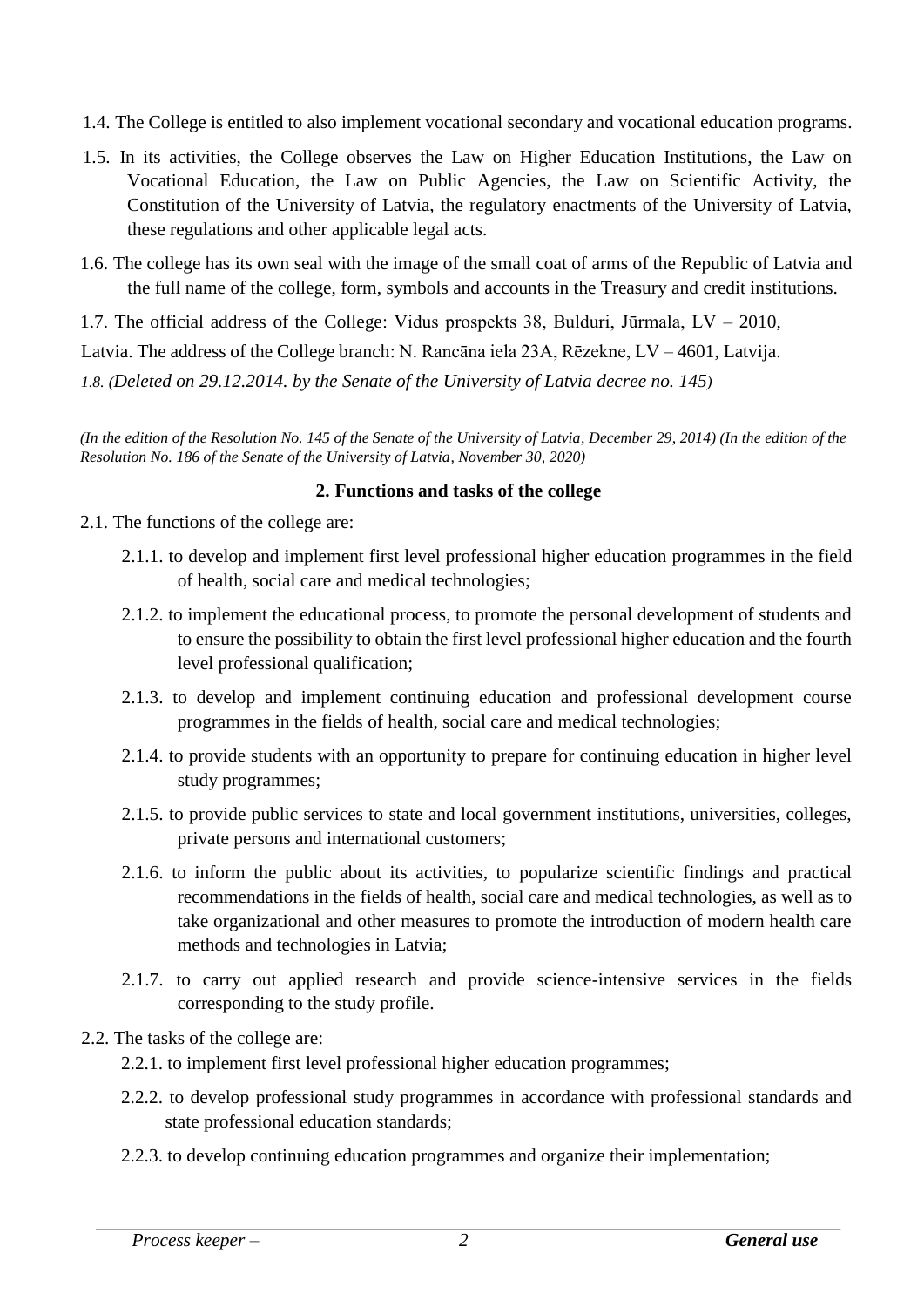- 2.2.4. to prepare the study materials and informative publications necessary for the study programmes, methodological recommendations, to develop the content and methods of the final examinations, as well as to organize the final examinations;
- 2.2.5. to ensure the quality of the study process;
- 2.2.6. to participate in fundamental and applied research projects and programmes of the European Union, the State of Latvia, the University of Latvia, the Latvian Council of Sciences;
- 2.2.7. within the study process to co-operate with medical and social care institutions in Latvia and abroad on the basis of agreements and within the framework of projects;
- 2.2.8. to co-operate with Latvian and foreign educational institutions in the field of vocational education and scientific research;
- 2.2.9. to organize seminars and conferences, to organize public events, to prepare and read reports and lectures, to ensure publicity of college events;
- 2.2.10. to perform economic and other activities that do not contradict the regulatory enactments and the basic directions of the activities of the college;
- 2.2.11. to effectively use the funding allocated within the budget of the state and the University of Latvia.
- 2.3. The functions and tasks of the College are performed in accordance with the medium-term operation and development strategy, in accordance with the work plan for the current year and the total annual budget.
- 2.4. The funding allocated from the state budget for studies and a certain number of study places in the programs implemented by the college and for the scientific activities of the college is stipulated in the agreement between the Ministry of Education and Science and the University of Latvia.

## **3. Competence of the College**

- 3.1. In accordance with the purpose and functions of the activities of the College, to independently choose the directions and methods of activities, without special authorization to make decisions related to their implementation and to take responsibility for the results of activities.
- 3.2. In accordance with the regulatory enactments of the Republic of Latvia and the procedures specified in the regulatory enactments of the University of Latvia, to promote study programmes for licensing and accreditation, to prepare and submit regular programme self-evaluation reports.
- 3.3. To develop and implement continuing education programmes in accordance with the regulatory enactments of the Republic of Latvia and the College.
- 3.4. In accordance with the regulatory enactments of the Republic of Latvia and the college, to organize the admission of students and the management of students' documentation, to evaluate the study results, to organize the final examinations and to issue educational documents.
- 3.5. Without a special authorization to co-operate and enter into agreements with state and local government institutions, universities, colleges, non-governmental organizations, private persons, international institutions in matters of college, to receive fees for the provision of public services, setting service prices.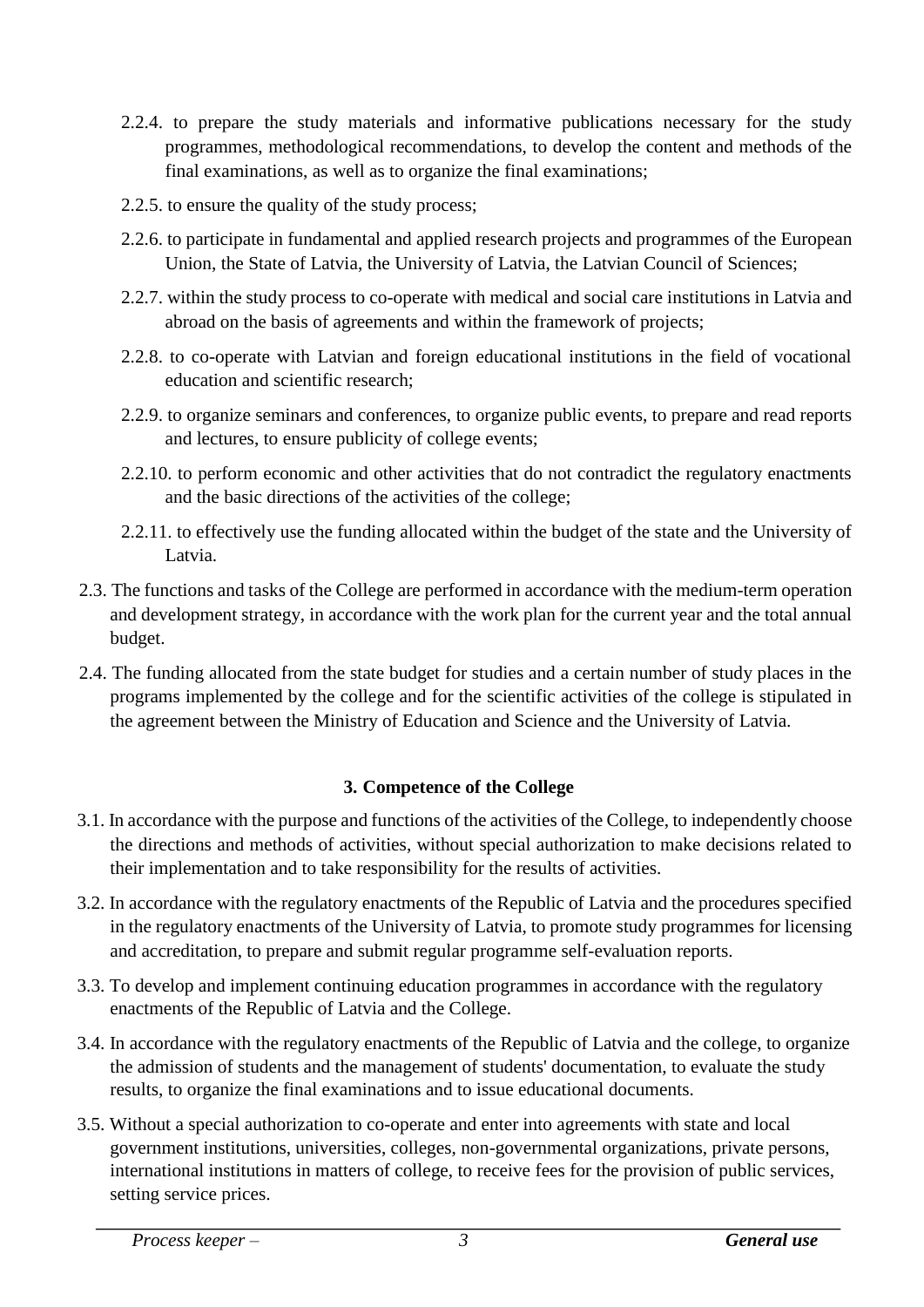- 3.6. In coordination with the Rector of the University of Latvia, to open and close current accounts with the Treasury and credit institutions.
- 3.7. Without a special authorization to organize procurement procedures in cases of state and municipal orders. To receive donations, gifts, foreign financial assistance, as well as participate in announced competitions.
- 3.8. To buy, rent, receive the property necessary free of charge to ensure the operation of the College.
- 3.9. To receive possession and use of state and LU property necessary for the performance of college functions.
- 3.10. To conclude transactions, to acquire property and non-property rights, to assume obligations, to be a plaintiff and a defendant in court. To sell, lease and otherwise dispose of movable property held by the College.
- 3.11. To issue administrative acts. The legality of administrative acts and actual actions may be contested in accordance with the procedures specified in regulatory enactments regulating administrative proceedings.
- 3.12. The Director and the Council of the College have the right to address the Rector of the University of Latvia and the Senate of the University of Latvia in resolving all issues important to the College in accordance with the procedures established by the University of Latvia.
- 3.13. With the consent of the Senate of the University of Latvia, to take loans and undertake guarantees in accordance with the procedures specified in the Law on Budget and Financial Management.

## **4. College personnel**

- 4.1. The College personnel consists of academic staff, general staff and students. The right of the academic staff of the College, who have been elected to academic positions in accordance with the procedure specified in the Law on Higher Education Institutions, to participate in the elections to the selfgovernment of the University of Latvia is determined in accordance with the Constitution of the University of Latvia. The general staff of the college in this field has the rights specified in the Constitution of the University of Latvia.
- 4.2. The staff of the College has the right to use the premises, equipment, inventory, library and other objects of the College in accordance with the internal regulations of the College.
- 4.3. The College staff has a duty to promote the College and to support openness in its administration. The staff has the right to participate in the development of self-government decisions and internal regulations, as well as in the adoption of decisions affecting the interests of the staff, to participate in the meetings of the collegial management bodies of the college and to submit proposals.
- 4.4. The academic staff consists of docents, lecturers and assistants. Persons with a doctor's or master's degree are elected to academic positions in an open competition in accordance with the procedures specified in the regulatory enactments of the University of Latvia. The director of the college announces the competition at least one month before the election of the academic staff by publishing a notice in the newspaper "Latvijas Vēstnesis". The director shall enter into an employment contract with the elected person for a term of six years.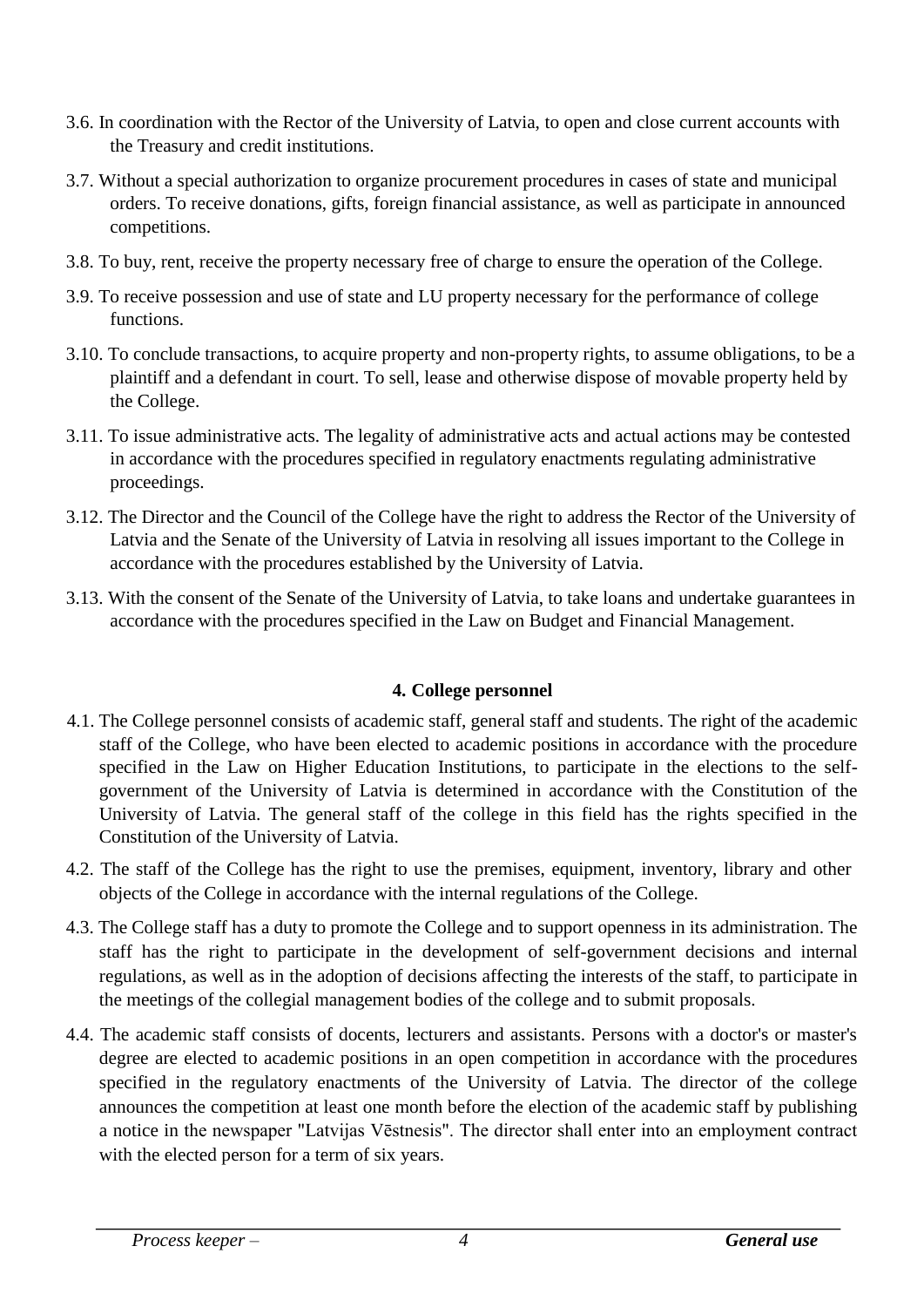- 4.5. For the implementation of professional study programmes, a person with a higher education without a scientific degree may hold the position of an assistant professor if he or she has at least seven years of practical work experience corresponding with the subject to be taught. The requirements for applicants for such teaching positions are approved by the College Council. A person with a higher education without an academic or scientific degree may hold the position of a lecturer or assistant for the implementation of professional study programmes, if he or she has at least five years of practical work experience corresponding with the subject to be taught.
- 4.6. The academic staff has the following responsibilities:
- 4.6.1. to participate creatively and responsibly in the implementation of study programmes;
- 4.6.2. to improve their professional qualification independently;
- 4.6.3. to observe the norms of professional ethics;
- 4.6.4. be responsible for their own activities and results;
- 4.6.5. to provide opportunities for students to exercise their rights in college.
- 4.7. The academic staff has the following rights:
	- 4.7.1. within the framework of the study programmes to be implemented in accordance with the regulatory enactments regarding the procedure for studies and examinations, to freely determine the study programmes, the content, forms and methods of examinations;
	- 4.7.2. when choosing research work, to freely choose research methods, to evaluate and publish research results;
	- 4.7.3. to submit proposals regarding the organization of events in accordance with the purpose of the activities of the College;
	- 4.7.4. to offer new study programmes and to propose the implementation of new study programmes;
	- 4.7.5. to make proposals regarding the development of the college and ensuring the internal order;
	- 4.7.6. to be elected to the self-governing institutions of the college.
- 4.8. A person is admitted to the college in accordance with the requirements for the admission of students specified in regulatory enactments and the additional requirements of the college.
- 4.9. The student has the right to receive quality educational opportunities in the chosen study programme, participating in the student self-government, the academic work of the college and representative institutions.
- 4.10. The student is obliged to observe the Constitution of the University of Latvia, the provisions of the study agreement, these regulations, the rules of internal procedure for students and other internal regulatory enactments of the college.
- 4.11. Students in the college establish a student self-government. The student self-government operates in accordance with the regulations developed by it and approved by the college council.
- 4.12. The student self-government has the right to request and receive from the college self-government institutions and heads of structural units information and explanations on issues that affect the interests of students.
- 4.13. Representatives of student self-government in the college council have the right to veto issues that affect the interests of students. Following the application of the veto, the matter is re-examined by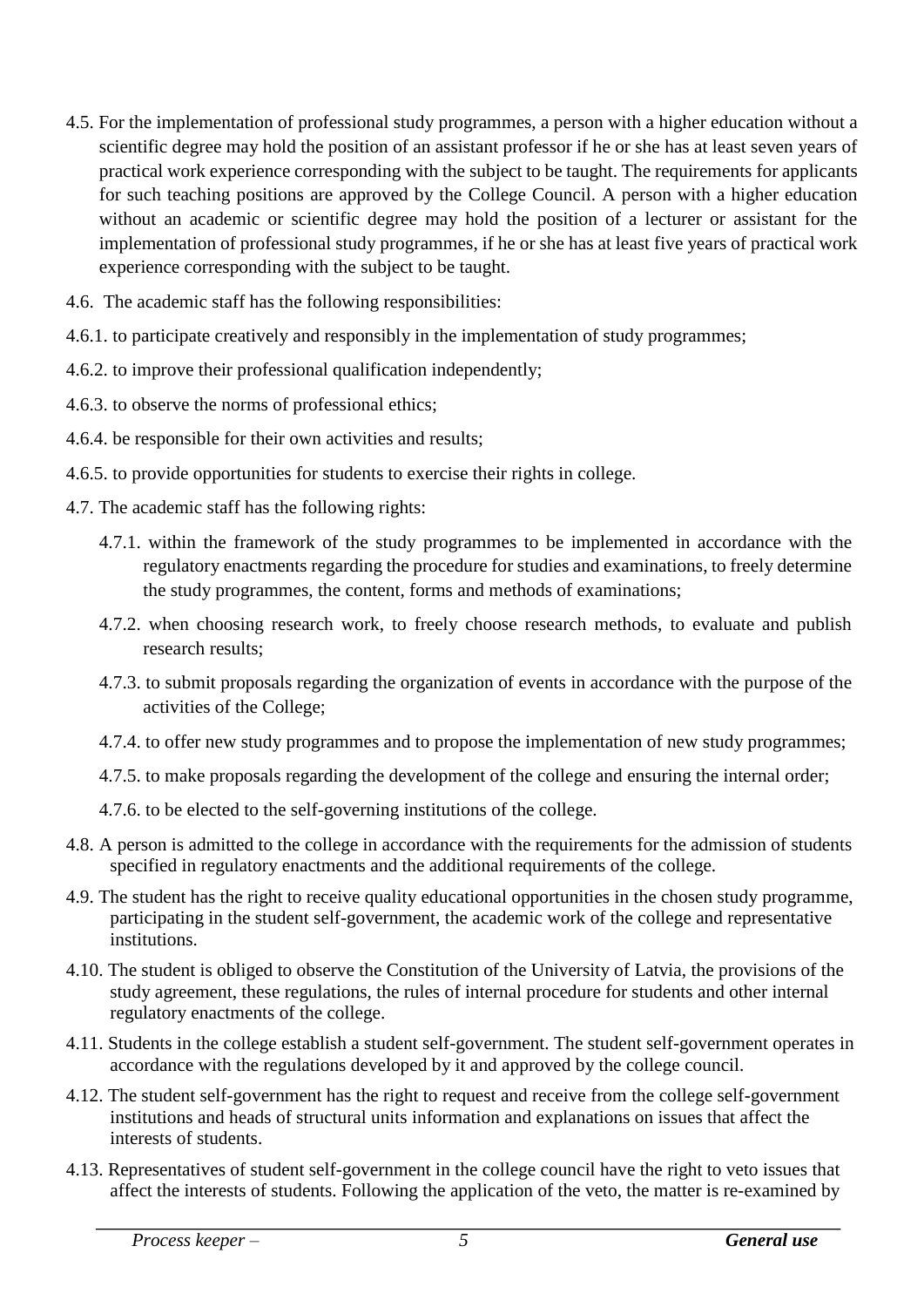the Conciliation Commission. The decision of the Conciliation Commission shall be approved by the College Council at the next Council meeting by a 2/3 majority of the members of the Council present and voting.

4.14. The decisions of the student self-government after their approval by the council are binding on all students of the college.

### **5. Management and structure of the College**

- 5.1. The self-governing institutions of the College are the College Council (hereinafter the Council), the Director of the College (hereinafter - the Director) and the Academic Arbitration Court. The Council is a collegial body for the representation, management and decision-making of the College's staff. The Director is the chief executive officer of the College, is responsible for the overall administrative and economic management of the College, and shall represent the College in all its affairs.
- 5.2. Representatives for the work of the council are elected from among the academic and general staff and students.
- 5.3. The council consists of 11 council members:
	- 5.3.1. five persons elected to academic positions in the College;
	- 5.3.2. one representative of the general staff;
	- 5.3.3. three representatives of student self-government;
	- 5.3.4. two authorized representatives of employers or professional organizations.
- 5.4. The council elects the chairman and secretary of the council from among its members. The director may not be the chairman of the board. The procedure for electing the representatives of the academic staff, general staff and student self-government, as well as the chairman and secretary of the council is determined by the regulations of the council.
- 5.5. The Rector of the University of Latvia approves the staff of the Council and the regulations of the Council. The term of office of the Council shall be three years.
- 5.6. The College Council:
	- 5.6.1. determines the main directions of academic activity;
	- 5.6.2. discusses and submits for approval the medium-term operation and development strategy of the college, the work plan for the current year, the annual report and the total annual budget for approval in accordance with the procedures specified in the regulatory enactments of the University of Latvia;
	- 5.6.3. discusses and submits for approval study programs and their self-evaluation reports in accordance with the procedures specified in the regulatory enactments of the University of Latvia;
	- 5.6.4. approves the composition of study programme councils;
	- 5.6.5. approves the regulations of the structural units of the college, the regulations of the students' self-government, the regulations on academic and administrative positions, the regulations on remuneration, the conceptual documents regulating the study process and the activities of the college, the procedures of the commissions established by the council;
	- 5.6.6. nominates representatives in the self-government institutions of the University of Latvia;
	- 5.6.7. approves the current accounts;
	- 5.6.8. determines the procedures and criteria for evaluation of the performance of the college;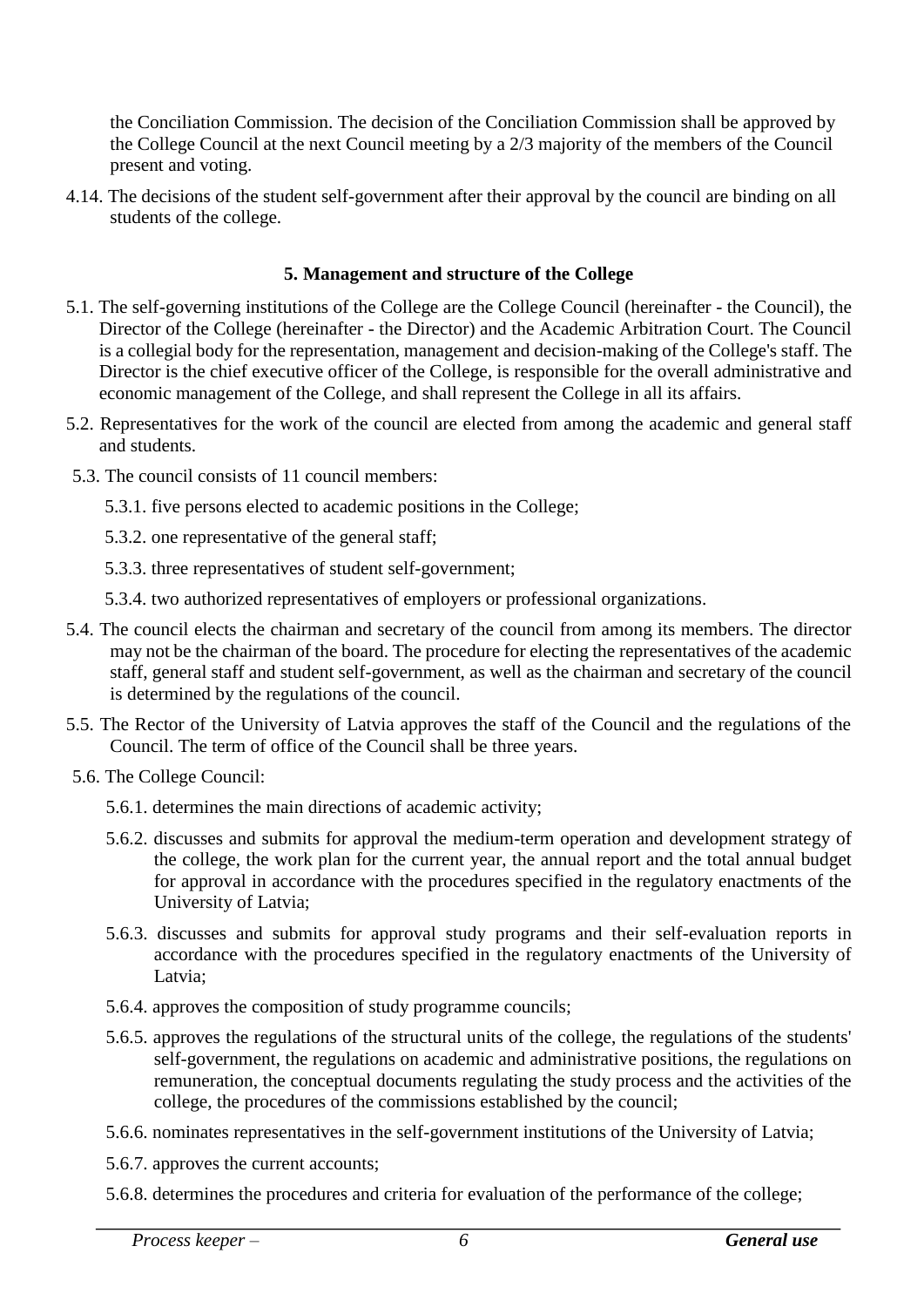- 5.6.9. supports and promotes the activities of students' self-government;
- 5.6.10. elects the director, proposes the removal of the director from office;
- 5.6.11. approves his/her deputies on a proposal from the Director;
- 5.6.12. approves the structure of the college determined by the director, decides on the establishment, reorganization and liquidation of the structural units of the college;
- 5.6.13 raises the issue of renaming, reorganizing or liquidating the college;
- 5.6.14 determines the procedure for the development and examination of the study programme;
- 5.6.15. develops proposals regarding the admission of students and the implementation of new study programmes;
- 5.6.16. approves the college flag, coat of arms, emblem, motto and anthem;
- 5.6.17. decide on other matters within its competence.
- 5.7. The Council meets at least once every two months. Meetings of the Council are convened at the proposal of its Chairman. The extraordinary council is convened at the proposal of its chairman, director, student self-government or at least one third of the council members.
- 5.8. The Supervisory Board has a quorum if at least half of the members of the Supervisory Board participate in the meeting. Decisions are made by simple majority, open or secret ballot. Voting is convened by secret ballot if at least one third of the members of the Board so request. If the votes of the members of the supervisory board are equally divided in an open vote, the vote of the chairman of the supervisory board is decisive. If the votes of the members of the council are distributed equally by secret ballot, a second ballot is held.
- 5.9. The Director has the right to veto decisions of the Board. Following the application of the veto, the matter is re-examined by the Conciliation Commission. The decision of the Conciliation Commission is approved by the College Council at the next Council meeting by a 2/3 majority of the members of the Council present and voting.
- 5.10. The Council may establish commissions to approve certain issues and approve their regulations.
- 5.11. The procedure for recalling the members of the supervisory board is determined by the by-laws of the supervisory board.
- 5.12. The work of the College is managed by the Director, who acts in accordance with the Law on Higher Education Institutions, the Law on Public Agencies, the Constitution of the University of Latvia and these Regulations. The director:
	- 5.12.1. makes decisions on all issues within the competence of the college without special authorization, if the consent of the Senate of the University of Latvia, the Rector of the University of Latvia or the Council of the College is not required, represents the College in all structural units of the University of Latvia, state and local government institutions, courts, other organizations; and natural persons;
	- 5.12.2. develops the medium-term operation and development strategy of the college, the work plan for the current year, the total annual budget and submits it to the council for consideration;
	- 5.12.3. ensures and is responsible for the activities of the college in accordance with the requirements of regulatory enactments and these Regulations;
	- 5.12.4. determines the structure of the college and submits it for approval to the college council;
	- 5.12.5. decides on the rational use of the College's resources in accordance with its powers;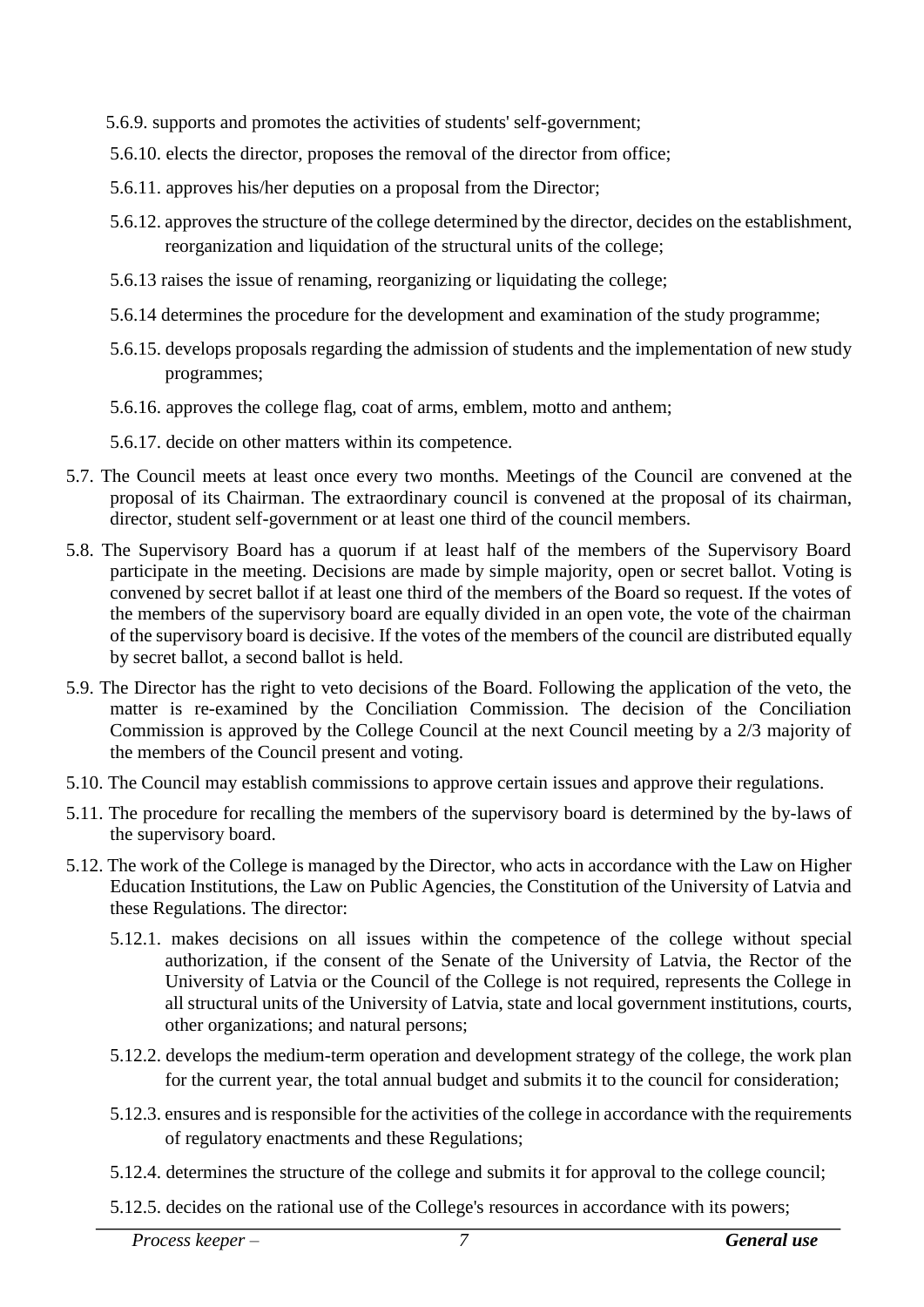- 5.12.6. prepares the number of study places and the request for financing of study places, which is approved by the College Council before submission to the Rector of the University of Latvia;
- 5.12.7. organizes elections of college councils, academic arbitration courts and academic staff;
- 5.12.8. recruits and dismisses the academic and general staff of the College;
- 5.12.9. issues binding orders to the staff of the College;
- 5.12.10. submits the annual report of the college to the college council for approval, then submits it to the Rector of the University of Latvia and provides an opportunity for the staff of the college to get acquainted with the annual report;
- 5.12.11. determines the remuneration of the employees of the college within the framework of the salary fund of the college;
- 5.12.12. submits the regular reports of the college to the Rector of the University of Latvia;
- 5.12.13 performs other tasks specified in regulatory enactments.
- 5.13. An open competition for the position of the director of the college is announced on the portal of the University of Latvia, P. Stradins Medical College of the University of Latvia and in the newspaper "Latvijas Vēstnesis".
- 5.14. The director is elected by the board for a term of five years and not more than twice in a row. The Senate of the University of Latvia approves the director of the college, and the Rector of the University of Latvia concludes an employment contract with the director. At least six months before the end of the term of office, the Board shall decide to extend the term of office of the Director for a period not exceeding five years or to open competition for the position of college director. The council submits the mentioned decision to the Rector of the University of Latvia, which in turn submits it to the Senate of the University of Latvia for approval.
- 5.15. If the Director is not elected, the College re-elects the Director within two months. Until the approval of the director elected by re-election, the Rector of the University of Latvia appoints an acting director.
- 5.16. The director of the college is removed from office by the Senate of the University of Latvia on the proposal of the rector, if violations of regulatory enactments have been established in the work of the director. The Rector of the University of Latvia appoints an Acting Director of the College for a period of time until the approval of the newly elected Director.
- 5.17. The Rector of the University of Latvia revokes illegal decisions made by the Director of the College.
- 5.18. The director of the college may have deputies. The number of Deputy Directors of the College is determined and the candidates are recruited by the Director of the College.

## **6. Academic Arbitration Court**

- 6.1. The Academic Arbitration Court reviews:
	- 6.1.1. submissions of students and academic staff regarding restrictions or violations of the academic freedoms and rights specified in these Regulations;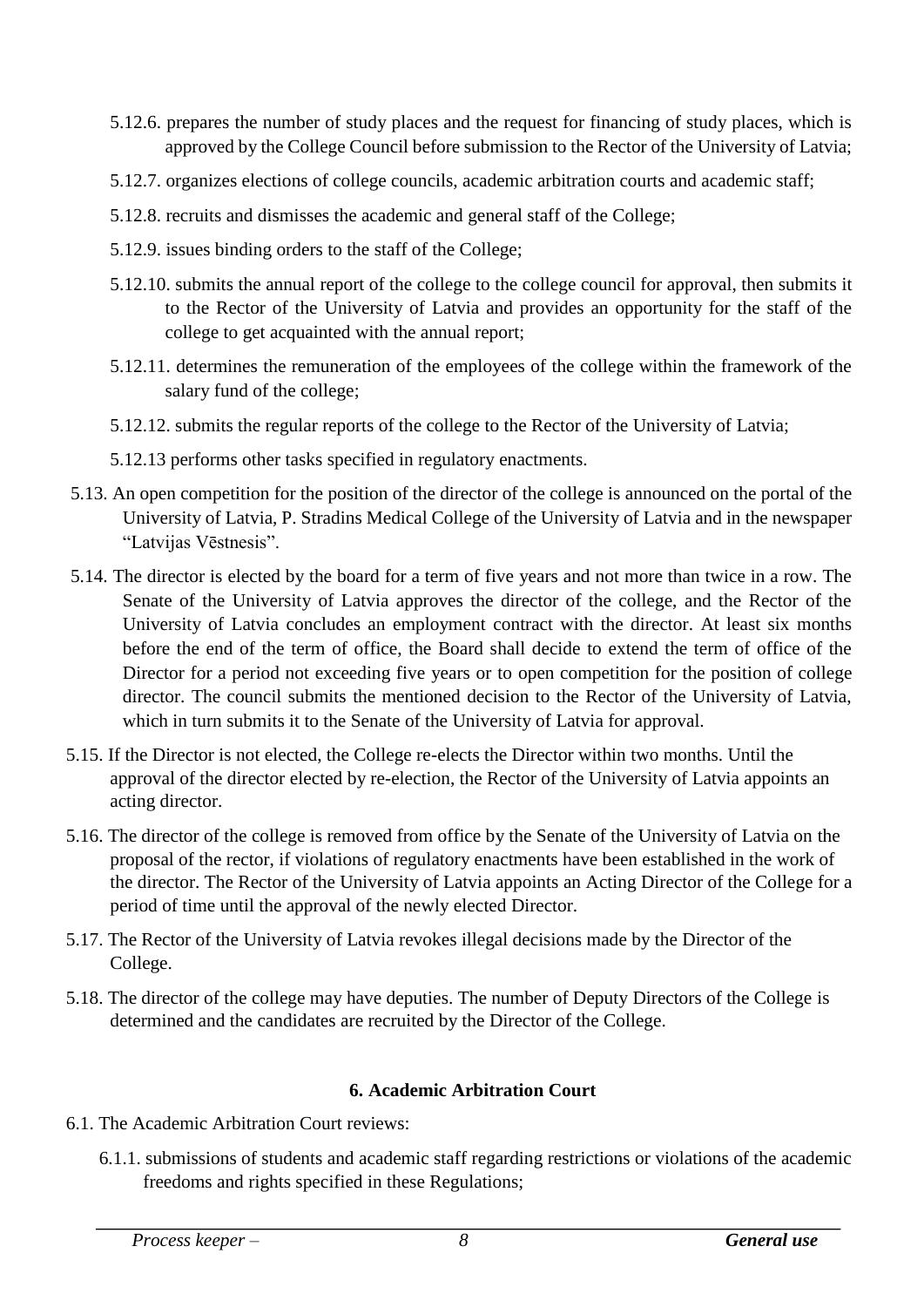- 6.1.2. disputes of an academic or ethical nature between the officials of the College, as well as the administrative institutions of the structural units, which are in a relationship of subordination.
- 6.2. Decisions of the Academic Arbitration Court are enforced by the administration.
- 6.3. The Academic Arbitration Court is nominated by the General Meeting of the Academic Staff and elected by secret ballot from among the Academic Staff. It may not include representatives of the College administrative staff. Student representatives in the academic arbitration court are elected by the student self-government.
- 6.4. The Academic Arbitration Court consists of:
	- 6.4.1. two persons elected to academic positions;
	- 6.4.2. one student representative.
- 6.5. The term of office of the Academic Arbitration Court is three years.
- 6.6. The members of the Academic Arbitration Court are accountable to the College Council. At the initiative of the employer, they may be dismissed from work in the Academic Arbitration Court only with the consent of the College Council.
- 6.7. The Academic Arbitration Court operates in accordance with the regulations of the Academic Arbitration Court approved by the Council.

## **7. College structure and branches**

- 7.1. For the performance of the educational process, research, organizational, economic or service work, the college consists of structural units (departments, laboratories, etc.). The College does not establish new branches.
- 7.2. The structure of the college is determined by its director and approved by the college council.
- 7.3. The tasks, functions, duties and rights of the structural units is determined in the regulations of the structural units, which are approved by the College Council. The head of the structural unit is responsible for the work of the structural unit.
- 7.4. The structural unit of the college for education and research is the department. The College may also establish other structural units for the performance of organizational, economic and service work.
- 7.5. The department is a structural unit that implements related first-level professional higher education study programs. The task of the department is to implement study programs, conduct research, cooperate with other structural units of the college, educational institutions, employers and nongovernmental organizations.
- 7.6. The Board of the College decides on the number of elected representatives of the academic staff in the Department, which is not less than eight.

## **8. Development and approval of study programmes**

8.1. The study programme is developed and its independent expertise is organized by the department in cooperation with the study program council.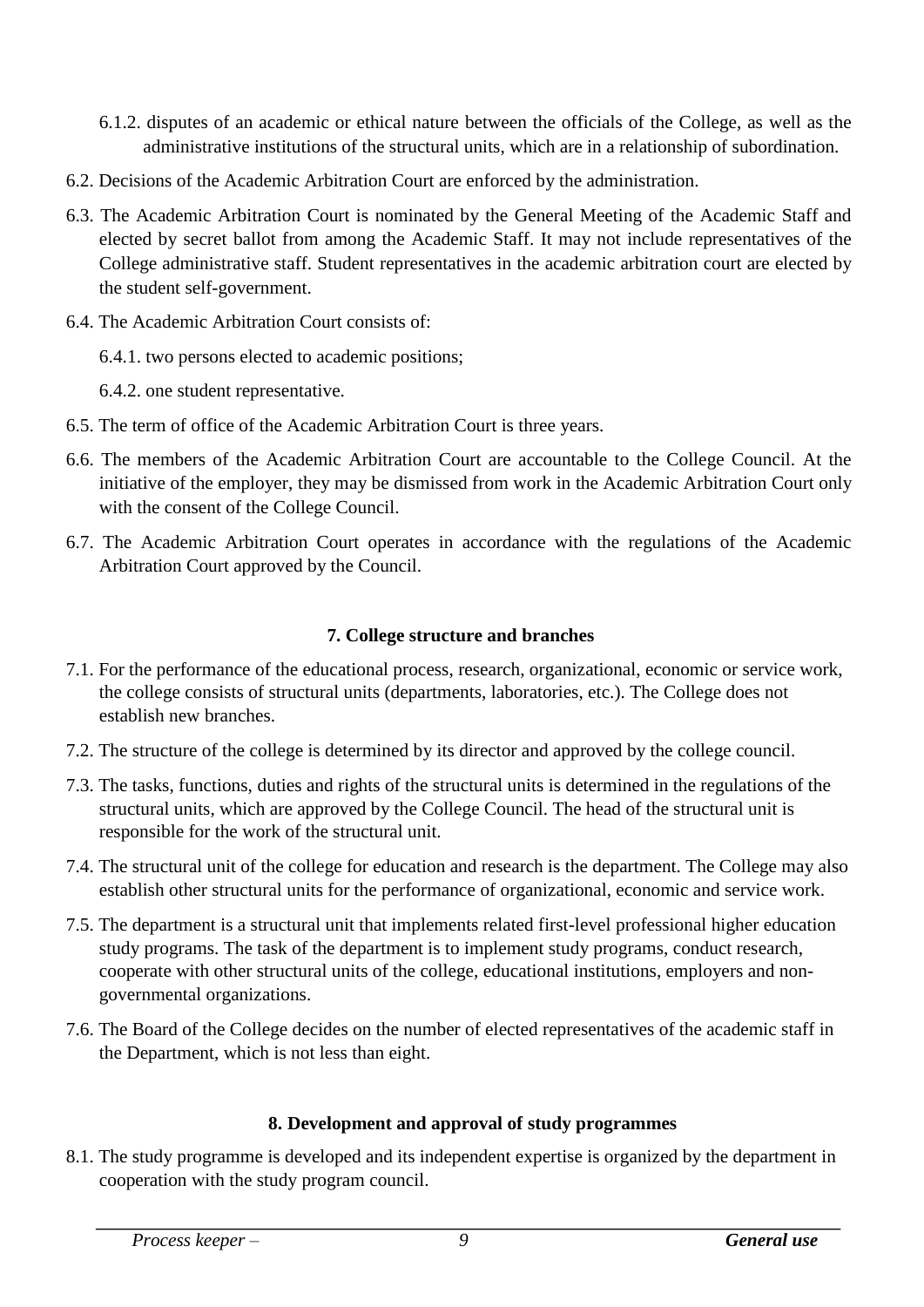- 8.2. The department submits the study programme together with the expert opinion to the college council for approval. The Secretary of the College Council submits the study programme to the Academic Department of the University of Latvia for further evaluation and approval in accordance with the procedures specified by the University of Latvia, attaching an extract from the minutes of the Council. College study programmes are approved by the Senate of the University of Latvia.
- 8.3. The minimum number of subjects (courses) to be acquired within the study programmes to be implemented in the College in the regulated professions in the field of medicine is determined by the regulatory enactments regarding the minimum requirements for educational programmes for obtaining a professional qualification in the relevant regulated profession.

## **9. Procedure for contesting decisions, administrative acts and actual actions**

- 9.1. The Director ensures the legality of the activities of the College.
- 9.2. Administrative acts or actual actions issued by the director of the college may be challenged by the rector of the University of Latvia. The decision of the Rector of the University of Latvia can be appealed in court.

### **10. Internal regulatory documents**

- 10.1. The College develops internal regulatory enactments in accordance with the regulatory enactments of the Republic of Latvia, these Regulations and observing the provisions of the regulatory enactments of the University of Latvia.
- 10.2. The College Council, in accordance with its competence, approves the internal regulations of the College.
- 10.3. The Director of the College issues orders in accordance with his/her competence.
- 10.4. The head of the structural unit of the college issues instructions for the organization of the work of the structural unit.

#### **11. Supervision of the College activities**

- 11.1. The Rector of the University of Latvia supervises the activities of the College. Supervision of the college by another LU official on the proposal of the LU Rector may be determined by the decision of the LU Senate.
- 11.2. Rector of the University of Latvia:
	- 11.2.1. informs the Senate of the University of Latvia about the issues of the college;
	- 11.2.2. proposes questions to the Senate of the University of Latvia regarding the approval and amendments to the regulations of the college;
	- 11.2.3. proposes issues to the Senate of the University of Latvia regarding the confirmation or removal from office of the director of the college;
	- 11.2.4. enters into an employment contract with the director of the college and determines his/her salary in accordance with the requirements specified in regulatory enactments, as well as enforces disciplinary punishment onto the director and dismisses the director from work;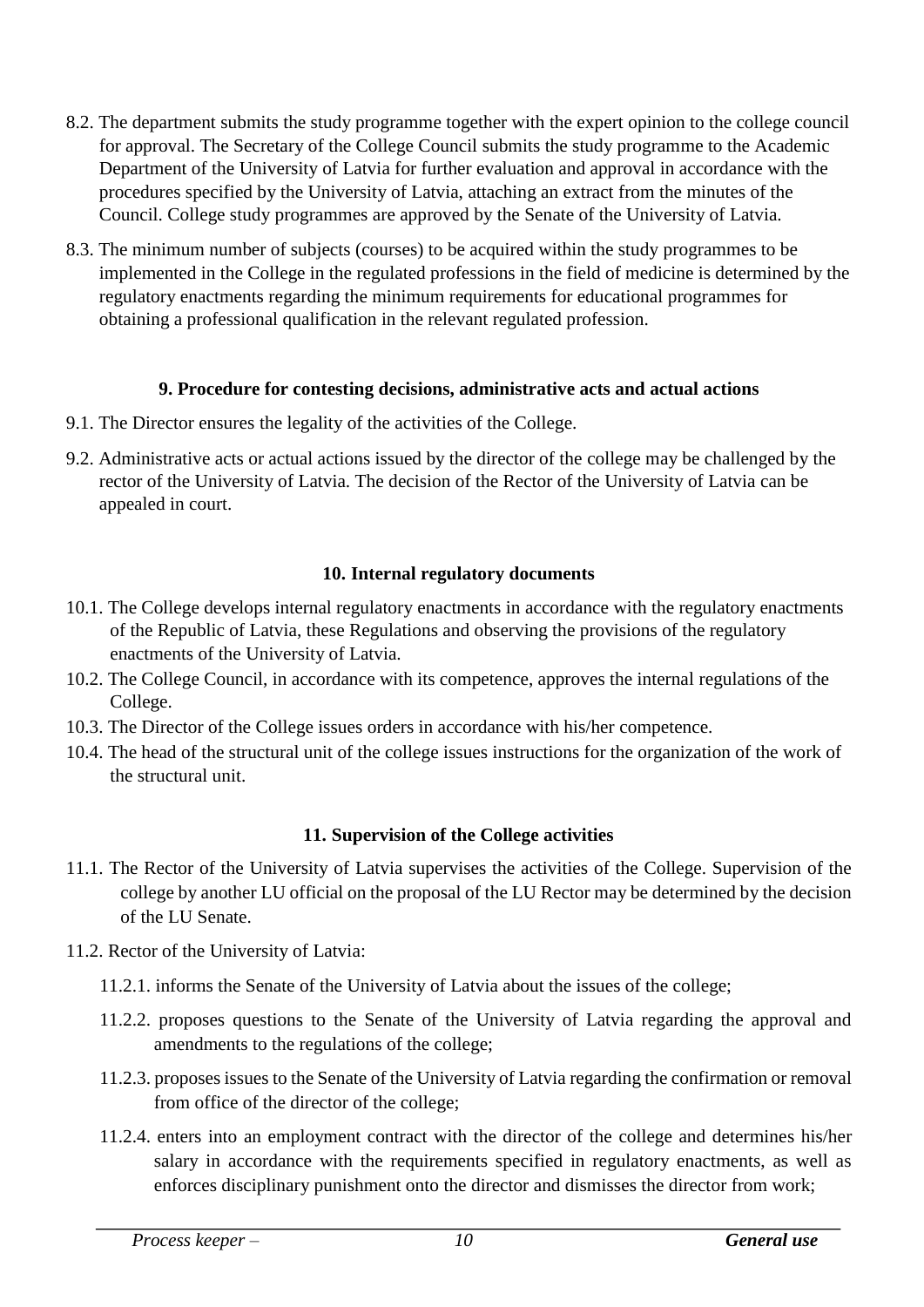- 11.2.5. revokes illegal decisions and orders of the director of the college, as well as decides on the suspension of the signature rights of the director or the acting director of the college if violations of laws or other regulatory enactments have been established in the work of the director or the acting official;
- 11.2.6. approves the price list of public services of the college;
- 11.2.7. agrees with the director of the college on the planned number of study places in the college financed from the state budget before signing the agreement with the Ministry of Education and Science;
- 11.2.8. approves the possible number of self-financed students and the amount of tuition fee;
- 11.2.9. approves the regulations of the college council;
- 11.2.10. has the right to request and receive information about the activities of the college in order to perform his/her duties.
- 11.3. If the activities of the college are supervised by another official (not the Rector) of the University of Latvia determined by the decision of the Senate of the University of Latvia, competences set out in Articles 11.1, 11.2.1, 11.2.9 and 11.5. of these Regulations apply to this official.
- 11.4. The Senate of the University of Latvia:
	- 11.4.1. approves the medium-term operation and development strategy of the college, the work plan for the current year, the annual report and the total amount of the annual budget, including in full the funding allocated from the state budget for studies and a certain number of study places;
	- 11.4.2. approves or removes the director of the college;
	- 11.4.3. evaluates the performance of the college;
	- 11.4.4. has the right to request and receive information regarding the activities of the college in order to perform its duties;
	- 11.4.5. annuls unlawful decisions taken by the College Council.
- 11.5. Rector of the University of Latvia and the Senate, except for Articles 11.1, 11.2. and 11.4. may not interfere in the work of the College by direct decisions.

## **12. Material and financial resources of the College**

- 12.1. The college has its own budget, which is included in the budget of the University of Latvia as an independent component. The total amount of the college budget is approved by the Senate of the University of Latvia regardless of the adoption of the budget of the University of Latvia.
- 12.2. The material basis of the College's activities is formed by the part of the state and LU property transferred to its possession or use. The Law on Public Agencies, other regulatory enactments and these Regulations shall determine the handling of property separated to the College.
- 12.3. In legal relations with private persons, the college is responsible for the property transferred to its possession.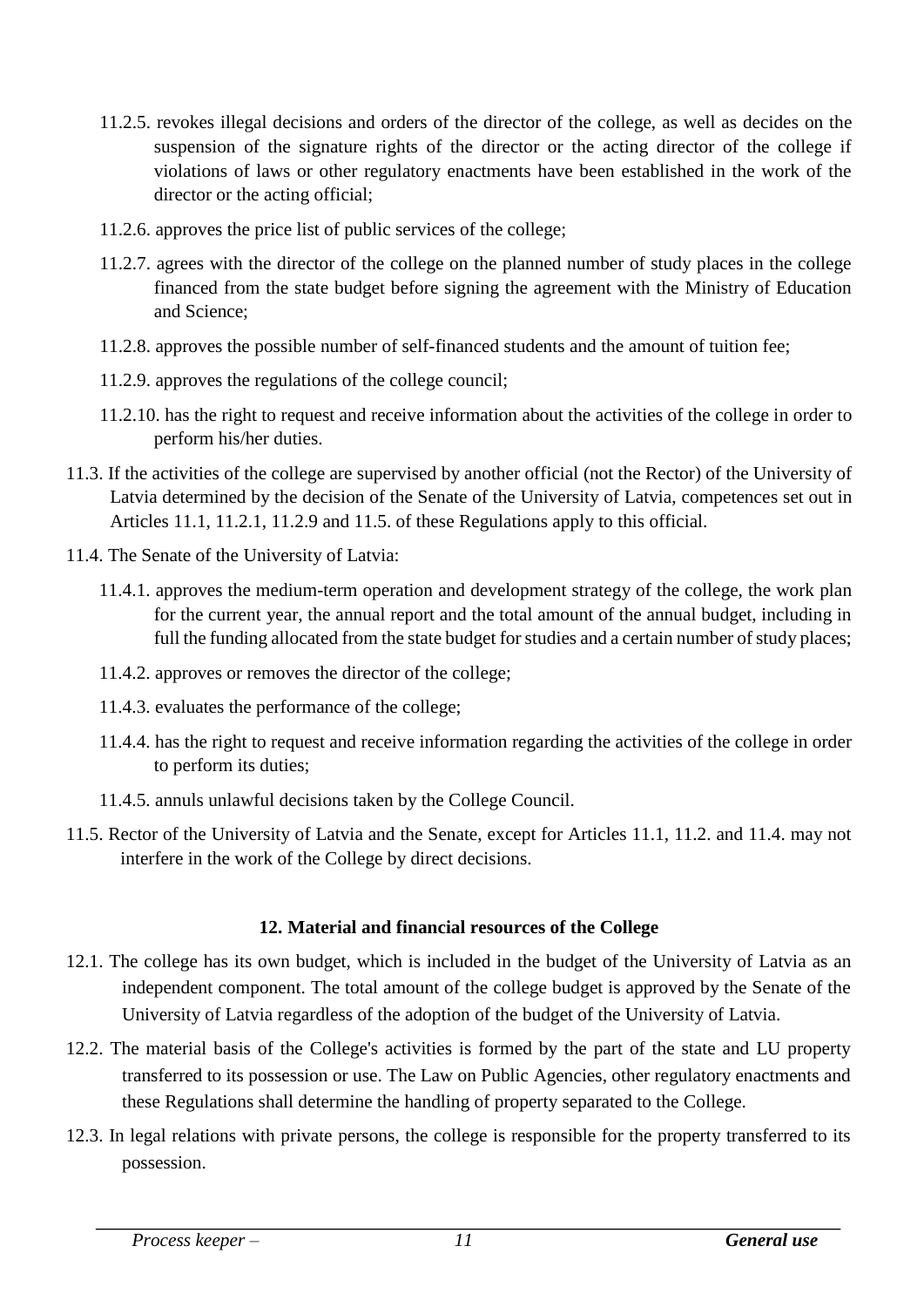- 12.4. The College has the right to acquire the property necessary for its activities in accordance with the procedures specified in these Regulations and regulatory enactments, as well as to alienate the movable property placed at the disposal of the College in accordance with the procedures specified in the Regulations. Proceeds from the alienation of movable property shall be paid into the budget of the College.
- 12.5. The budget of the College consists of:
	- 12.5.1. the funding allocated from the state budget for studies and a certain number of study places in the programmes implemented by the college and for the scientific activities of the college in the agreement concluded between the Ministry of Education and Science and the University of Latvia;
	- 12.5.2. funds allocated from the LU budget;
	- 12.5.3. own revenues, including: revenues from research projects and programmes, contract work and revenues from public services provided by the College and rent of premises, from donations, gifts, foreign financial resources and other funds, if the purpose of their use corresponds to the tasks of the College.
- 12.6. At the end of the year, the balance of the current accounts of the College arising from all types of income of the College, except for the state grant to finance study places, if it does not exceed the amount actually received during the year, remains at the College's disposal and will be used the following year.
- 12.7. The College maintains accounting according to accrual accounting principles and cash expenses, as well as prepares and submits reports on the use of financial resources in accordance with the requirements of the Law on Accounting, the Law on Public Agencies and the Law on Budget and Financial Management.
- 12.8. At the end of the financial year, the college prepares and submits to the Rector of the University of Latvia the annual report and the use of the college's annual budget.
- 12.9. The College prepares, submits to the Rector of the University of Latvia and publishes the annual report in accordance with the Law on Public Agencies and other regulatory enactments.
- 12.10. A financial audit of the college is performed once every three years. The Rector of the University of Latvia may request the opinion of a sworn auditor on the annual report. Audit expenses are covered from the College.

# **13. Proposing and elaboration of the College Regulations and its amendments**

- 13.1. Proposals for amendments to the regulations of the college are proposed by the director or the council, they are developed by a commission formed by the council.
- 13.2. Proposals for amendments to the regulations of the college shall be submitted by the college to the Rector of the University of Latvia for approval, they shall enter into force after approval by the Senate of the University of Latvia.